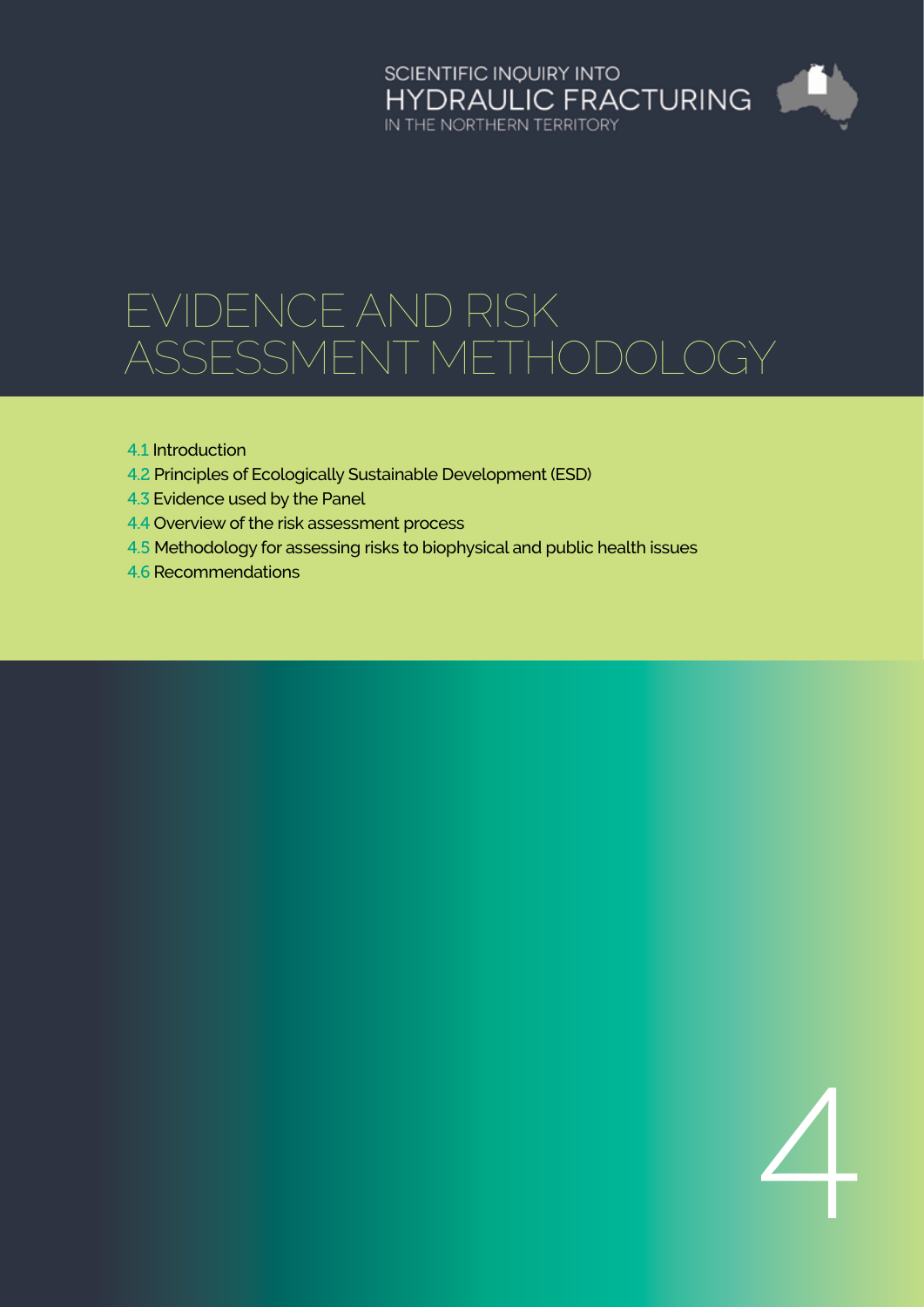#### <span id="page-1-0"></span>4.1 Introduction

In many instances, hydraulic fracturing is described, especially in the media, as a uniform and immutable practice, irrespective of its geographical, geological, historical, or regulatory setting. This is partly due to a lack of readily accessible and comprehensible information or published data regarding the extent, location, methodology and technology of fracturing. It has resulted in claims and counter-claims, which have led to confusion and misinformation concerning the potential risks and benefits of the extraction of shale gas both domestically and internationally.

The Inquiry's scope of work is set out in its Terms of Reference (Appendix 1), and requires the Panel to first, identify the environmental, cultural, economic and social risks and impacts associated with onshore shale gas development, and second, to identify how those risks and impacts may be able to be managed to a level that is both 'acceptable' and consistent with the principles of ecologically sustainable development (**ESD**).

### 4.2 Principles of ESD

The principles of ESD (see **Table 4.1**) are at the core of the Panel's analysis. The Panel has used these principles to formulate environmental objectives as an initial part of its risk assessment process and to identify mechanisms that will ensure that those objectives are achieved.

| The precautionary principle                                                                                        | Where there is a threat of serious or irreversible damage, lack of full<br>scientific certainty shall not be used as a reason for postponing cost-<br>effective measures to prevent environmental degradation. Invoking the<br>precautionary principle requires:<br>• a threat, based on scientific evidence, of serious or irreversible<br>damage; and<br>• scientific uncertainty regarding that damage.                                                                                                                                                                                                                                                                                                                                                                                                                                                                            |
|--------------------------------------------------------------------------------------------------------------------|---------------------------------------------------------------------------------------------------------------------------------------------------------------------------------------------------------------------------------------------------------------------------------------------------------------------------------------------------------------------------------------------------------------------------------------------------------------------------------------------------------------------------------------------------------------------------------------------------------------------------------------------------------------------------------------------------------------------------------------------------------------------------------------------------------------------------------------------------------------------------------------|
| The principle of intergenerational equity                                                                          | The present generation should ensure that the health, diversity and pro-<br>ductivity of the environment is maintained or enhanced for the benefit of<br>future generations.                                                                                                                                                                                                                                                                                                                                                                                                                                                                                                                                                                                                                                                                                                          |
| The principle of the conservation of<br>biological diversity and ecological<br>integrity                           | Conservation of biological diversity and ecological integrity should be a<br>fundamental consideration in decision-making.                                                                                                                                                                                                                                                                                                                                                                                                                                                                                                                                                                                                                                                                                                                                                            |
| Principles relating to improved valuation,<br>pricing and incentive mechanisms                                     | Relevant principles include:<br>that environmental factors should be included in the valuation of assets<br>$\bullet$<br>and services:<br>the polluter pays principle, namely, that those who generate pollution<br>and waste should bear the cost of containment, avoidance or abatement:<br>that the users of goods and services should pay prices based on the<br>$\bullet$<br>full life cycle costs of providing goods and services, including the use of<br>natural resources and assets, and the ultimate disposal of any wastes;<br>and<br>that environmental goals, having been established, should be pursued<br>in the most cost-effective way by establishing incentive structures,<br>including market mechanisms, that enable those best placed to<br>maximise benefits and/or minimise costs to develop their own solutions<br>and responses to environmental problems. |
| The principle that decision-making<br>should include long- and short-term<br>considerations and cumulative impacts | Decision-making processes should consider the potential for cumulative<br>impacts and effectively integrate long-term and short-term economic,<br>environmental, social and equitable considerations.                                                                                                                                                                                                                                                                                                                                                                                                                                                                                                                                                                                                                                                                                 |

#### **Table 4.1:** Principles of ESD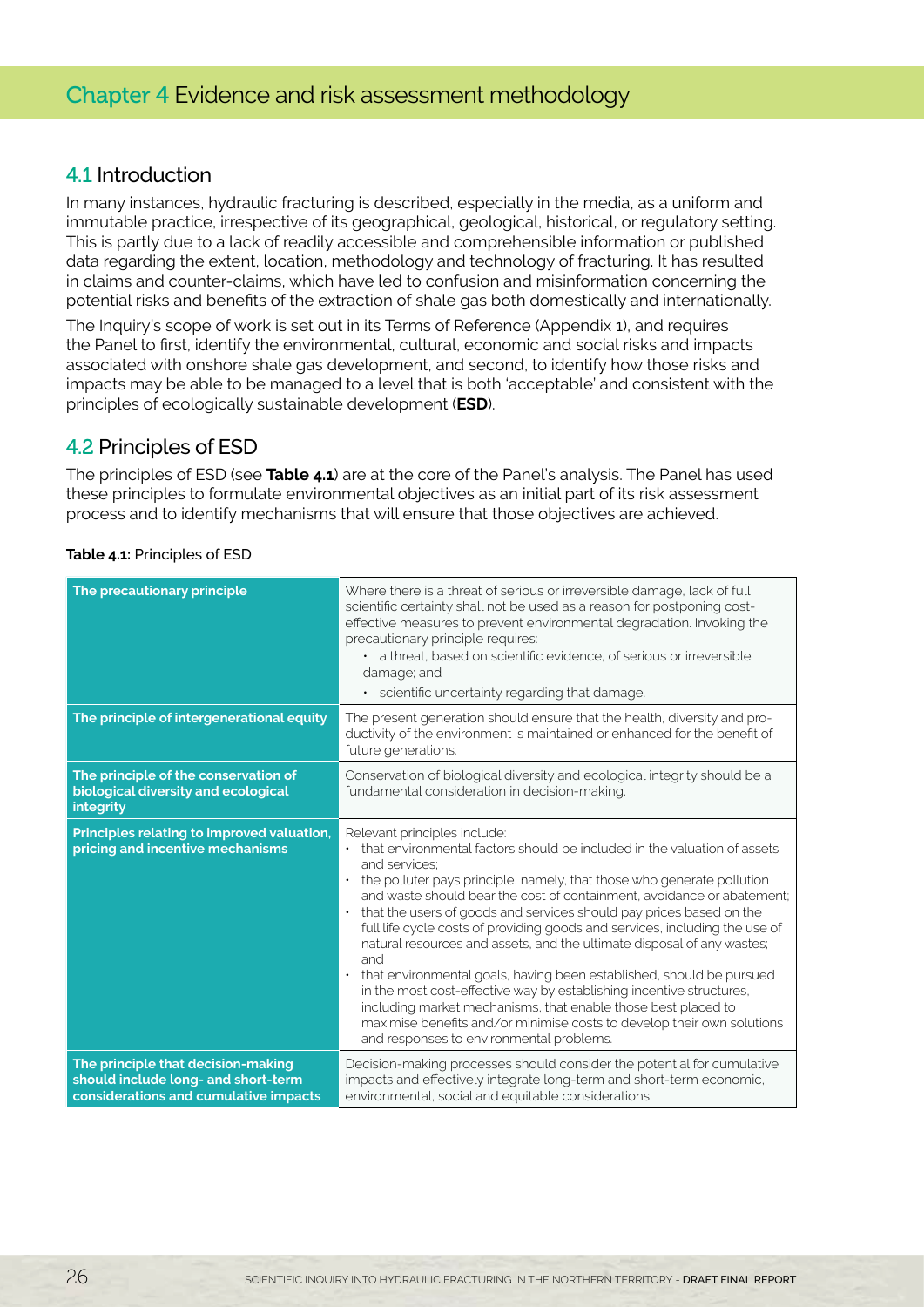# <span id="page-2-0"></span>4.3 Evidence used by the Panel

A comprehensive bibliography of the scientific literature and reports that the Panel has considered, together with a complete list of the submissions (oral and written) provided to the Panel, are located in the Reference section at the end of this Report.

Unless indicated otherwise, all submissions received by the Inquiry have been, in the interests of fairness and transparency, published on the Inquiry's website. For legitimately confidential submissions (that is, where good reason has been provided in writing to the Inquiry), a brief description of the submission (without disclosing its confidential content) has been provided on the website, together with the reason for maintaining confidentiality. Where necessary, the Panel has sought additional information and clarification in respect of a number of submissions (see Appendix 13). The requests and answers have been published on the Inquiry's website. All material received by the Panel has been read and considered, even if no express reference has been made to a particular submission or report in the body of this Report.

The Panel examined, among other material, the 2012 and 2016 Hunter reports, the 2014 and 2015 Hawke reports (as referred to in the Issues Paper), $^1$  the Final Report of the Australian Council of Learned Academies (**ACOLA**), *Engineering Energy: Unconventional Gas Production* published in May 2013 (**ACOLA Report**) and the reports of various reviews into unconventional gas in Tasmania, NSW, SA, WA, Victoria and Queensland.<sup>2</sup> Overseas, studies into hydraulic fracturing in the UK, US, Canada, NZ and South Africa have also been considered.<sup>3</sup> In particular, the findings from the authoritative United States Environmental Protection Agency's report, *Hydraulic Fracturing for Oil and Gas: Impacts from the Hydraulic Fracturing Water Cycle on Drinking Water Resources in the United States* (**US EPA Report**), were taken into account.

The oral submissions and feedback from the community during the Inquiry's initial round of consultations, together with the views expressed in the 'Have Your Say' forms, have also been taken into account by the Panel. The attitudes and opinions of the public towards hydraulic fracturing in the NT are directly relevant to determining whether or not any onshore shale gas industry holds a social licence to operate and, if absent, how one can be obtained.

A summary of the principal matters raised and discussed during the community consultations held during the year is located in Chapter 3 and is reflected in the final list of issues at Appendix 2.

Specialist consultant work on the social and economic impacts of a potential shale gas industry in the NT was commissioned by the Inquiry (see Chapters 12 and 13, respectively). Further, CSIRO was engaged to provide independent external analysis of issues associated with shale gas well integrity (see Appendix 14). That report was used as evidence in, and otherwise informed, Chapters 5, 7, 9, 10 and 14.

 $\overline{1}$  Issues Paper, p 11.

<sup>2</sup> See, for example, the *Review of Hydraulic Fracturing in Tasmania Final Report; the Final Report of the Independent Review of Coal Seam Gas Activities in NSW; the Inquiry Into Unconventional Gas (Fracking) Final Report; the Roadmap for Unconventional Gas Projects in South Australia; Implications for Western Australia of Hydraulic Fracturing for Unconventional Gas* (**WA Report**); *the Inquiry into Onshore Unconventional Gas in Victoria Final Report; the Coal Seam Gas Review Final Report; and the Review of the Socioeconomic impacts of coal seam gas in Queensland.* The list is not exhaustive. For full citations, see the References.

<sup>3</sup> See, for example, *Shale gas extraction in the UK: a review of hydraulic fracturing* (**Royal Society Report**); *Environmental Impacts of Shale Gas Extraction in Canada; Hydraulic Fracturing for Oil and Gas: Impacts from the Hydraulic Fracturing Water Cycle on Drinking Water Resources in the United States* (**US EPA Report**); *and Shale Gas Development in the Central Karoo: a Scientific Assessment of the Opportunities and Risks. New Zealand Parliamentary Commissioner for the Environment* (**NZ Report 2014**). *Report of the Nova Scotia Independent Panel on Hydraulic Fracturing* (**Nova Scotia report**). This list is not exhaustive. For full citations, see the References.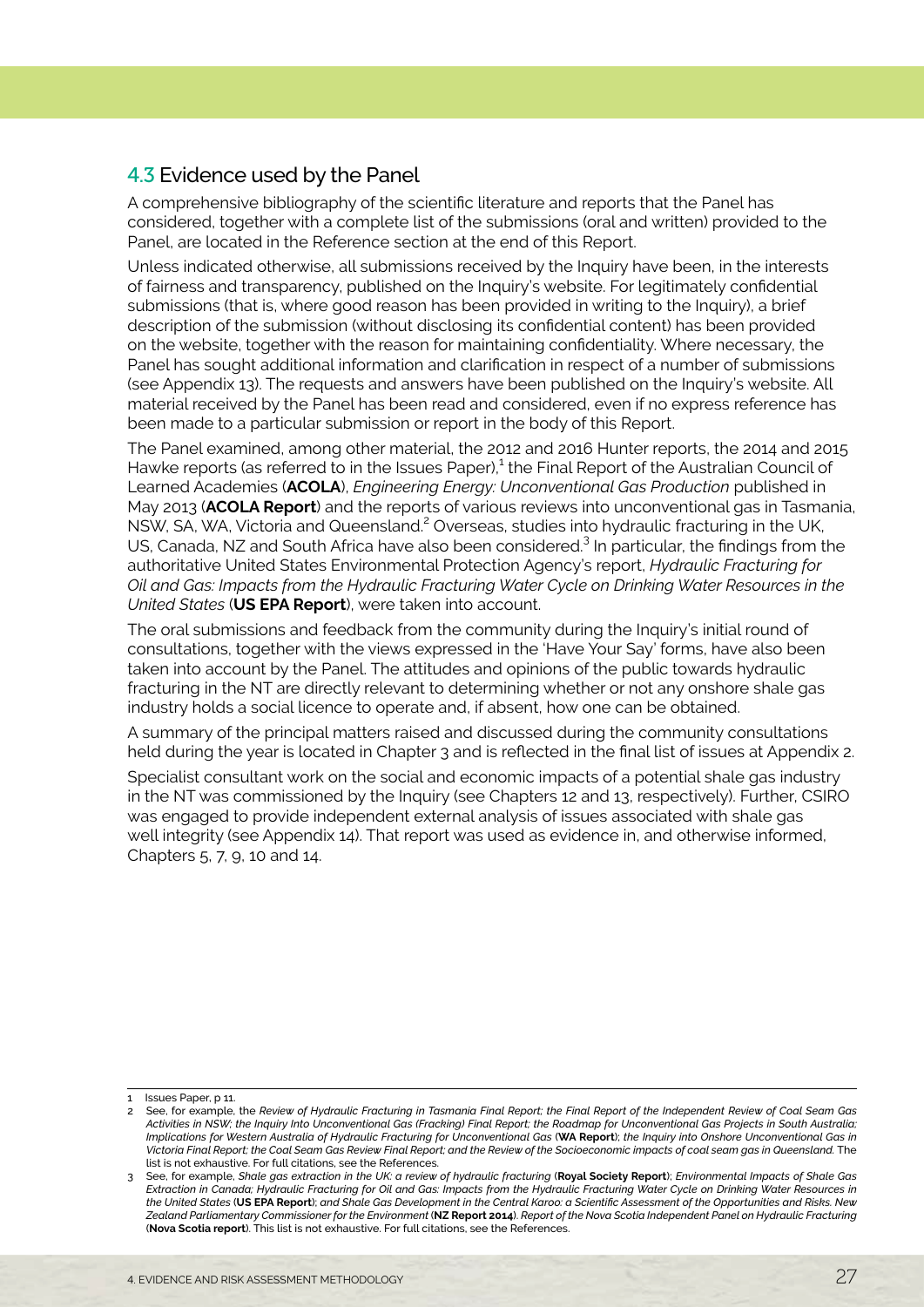# <span id="page-3-0"></span>4.4 Overview of the risk assessment process

Having regard to the most relevant, current, and available scientific literature, the Panel identified, collected, analysed, and distilled the available evidence concerning the list of issues (or risks) set out at Appendix 2. These issues were grouped into the following broad categories, or themes, during the consultation process:

- water (quality and quantity);
- land;
- air (greenhouse gases);
- public health;
- Aboriginal people and their culture;
- social impacts;
- economic impacts;
- land access; and
- regulatory reform.

The process that the Panel has followed to assess the issues or risks associated with each theme and each of the issues listed in the final list of issues has been modified to suit the particular nature and context of that issue. During this process, it became apparent that, during the Panel's deliberations, and taking into account the published scientific data and the submissions received, the biophysical (water, land and air) and public health issues were best assessed by applying a standardised multi-step risk assessment process. The Panel has assessed these risks in terms of the likelihood of that risk occurring and the consequence(s) if that risk were to eventuate. This methodology (see below for details) has been applied in Chapters 7 to 10, covering water, land, air and public health, respectively. By contrast, Aboriginal people and their culture (Chapter 11) and economic impacts (Chapter 13) were not suited to this type of assessment. Accordingly, the methods used to assess the nature of those risks are described and dealt with separately in each of their respective Chapters.

Regulatory reform (Chapter 14) is considered by the Panel to be a mitigating factor rather than a risk requiring assessment. That is, if regulation is robust in content and is effectively implemented, it should reduce the risks posed by the development of any onshore shale gas industry to an acceptable level.

# 4.5 Methodology for assessing risks to biophysical and public health issues

The Panel has adopted a seven-stage process to the identification, assessment, and management of risks associated with the development of any onshore shale gas industry in the NT. The process is depicted in **Figure 4.1** and is described in detail below.



#### **Figure 4.1:** Risk assessment process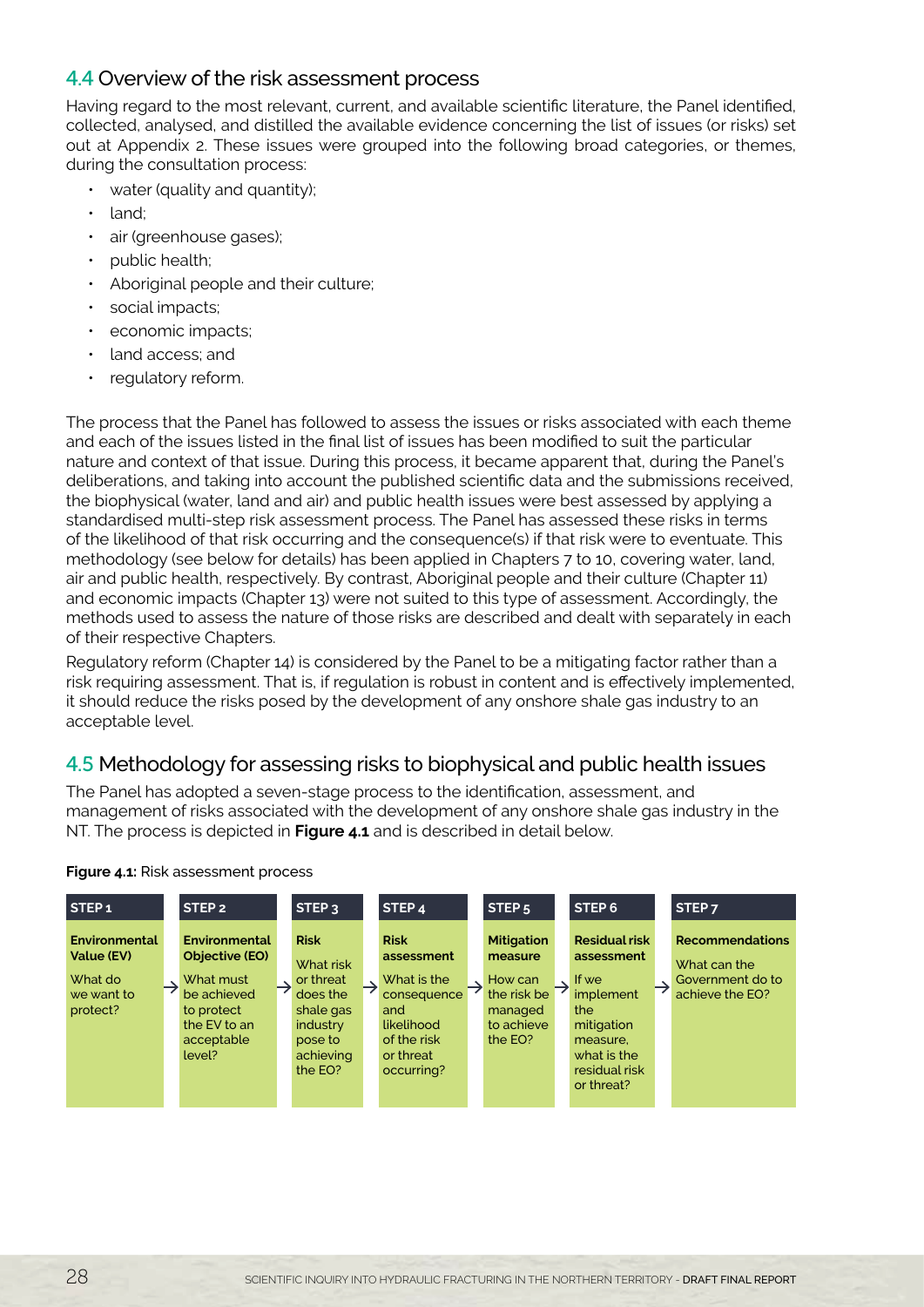#### 4.5.1 **Identifying environmental values**

Environmental values (**EV**) represent those environmental, cultural, social and economic issues of particular concern to Territorians that are considered to be in need of protection from any adverse impacts by any onshore shale gas development. Examples of environmental values are iconic landscapes, water quality and quantity, greenhouse gases, public health, community cohesion, and the maintenance of cultural connection to country. These values have been articulated and identified through the community consultation process, under the themes of water, land, greenhouse gas emissions, public health, Aboriginal people and their culture, social impacts, and economic impacts. These themes have subsequently comprised the major areas of assessment for the Panel. The objective of the community consultations was to canvas public opinion as widely as possible to identify, as comprehensively as possible, the range of risk factors that could affect these values.

#### 4.5.2 **Identifying environmental objectives**

For each environmental value, the Panel has determined one or more environmental objectives (**EO**) that must be achieved to ensure that the environmental value is protected to an acceptable extent. Where possible, the Panel has identified environmental objectives that are measurable, actionable and realistic. These objectives provide performance indicators against which the environmental outcomes can be assessed. The environmental objectives that have been developed and applied to each theme, or set of risks, have been clearly identified in each of the corresponding Chapters in this Report. For example, in the case of water quality, these environmental objectives are articulated quantitatively by water quality criteria for water use (human drinking, stock watering) and/or for the protection of the aquatic environment.

#### 4.5.3 **Identifying risks**

Following an extensive period of public consultation and a review of the scientific literature, the Panel identified a number of issues associated with any onshore shale gas development that may threaten the achievement of environmental objectives, and therefore, have an adverse impact a core environmental value (see Appendix 2).

#### 4.5.4 **Assessment of risk**

An assessment of risk was only undertaken if there was sufficient information or evidence to do so. In making an assessment, the Panel has assumed the application of the current regulatory regime. In the event that a risk could not be assessed, or if there was a high degree of uncertainty in the magnitude of that risk, the precautionary principle (**Table 4.1**) has been applied where there was a possibility that the consequence of the risk resulted in an unacceptable impact on the environmental value to be protected. In other words, a mitigation measure, or measures, was required to be implemented to prevent a possible unacceptable impact from occurring unless it could be proven by the acquisition of additional information that the risk did not require the original prescribed level of mitigation.

Risk may be assessed by 'qualitative' or 'quantitative' methods, as described in the Australian and New Zealand standard for risk assessment<sup>4</sup> and associated materials.<sup>5</sup> In general, a 'qualitative' risk assessment is conducted, first, to identify priority risk factors that may need to be subjected to a semi-quantitative, or a full quantitative risk assessment, depending on the availability of sufficient input data (or quantitative computer models), to enable the risk to be evaluated at a requisite level of detail. Qualitative methods use descriptive terms and expert opinion to identify and record the consequences and likelihoods of events and resultant risk. 'Quantitative' methods identify likelihoods as frequencies or probabilities, and use quantitative measurements of consequences, such as the proportion of a population, or number of species, that would be affected in a specified way at a specified level of exposure.<sup>6</sup>

<sup>4</sup> AS/NZS ISO 31000:2009.

<sup>5</sup> HB 203:2006 *Environmental risk management - principles and process*.

<sup>6</sup> A good practical introduction to the topic of risk assessment is provided in Appendix 1 of the Risk Assessment Handbook developed for use by the mining industry and published by the Australian Government as part of its *Leading Practice Sustainable Development Program for the Mining Industry* series of handbooks. Appendix 1 provides a very comprehensive overview of the application of different types of risk assessment approaches and their strengths and weaknesses: Australian Government 2016.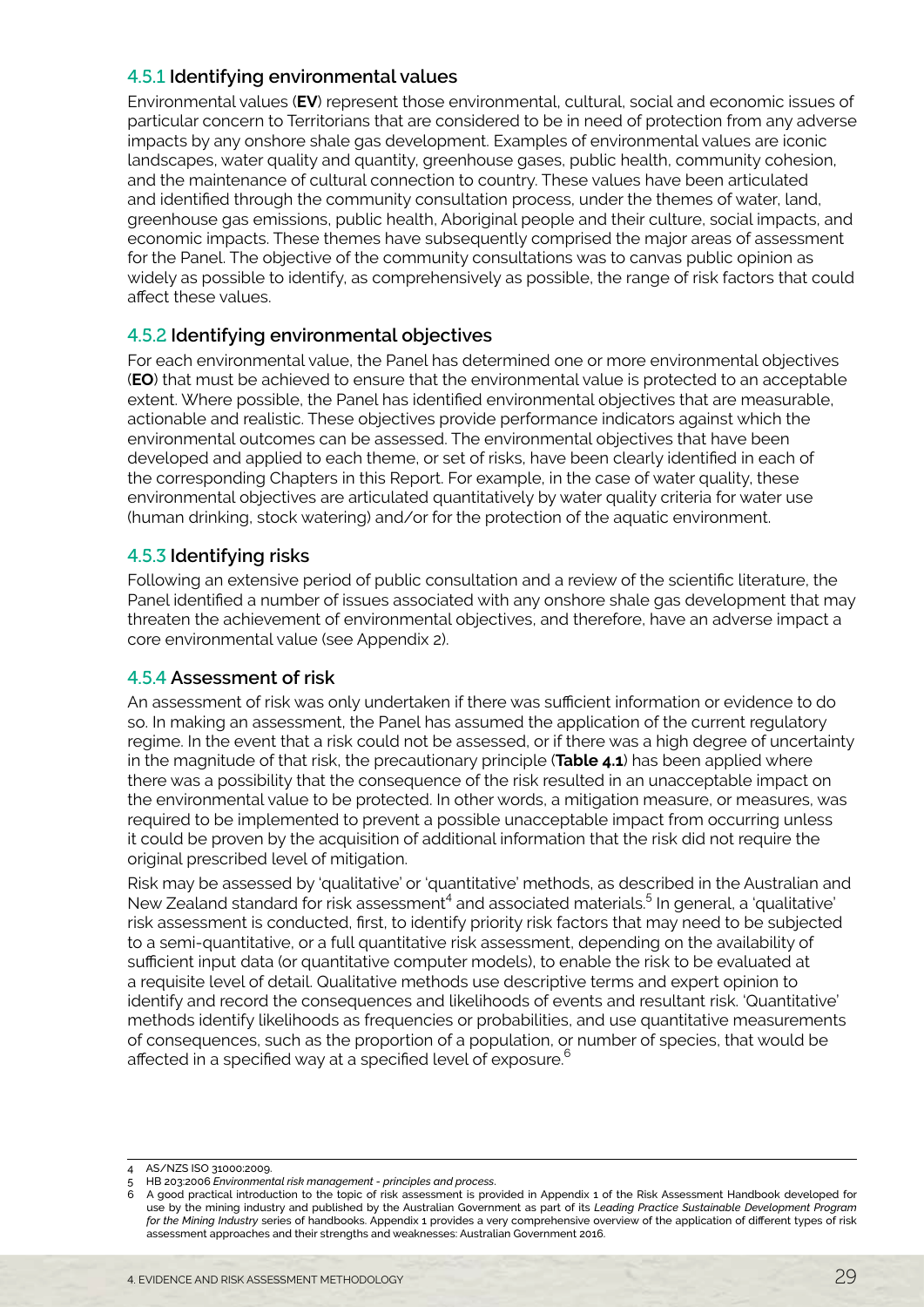To assist in the assessment of the biophysical (water, land and air) and public health risks associated with any onshore shale gas development, the Panel adopted a qualitative risk assessment framework that combines the estimated likelihood of an impact occurring, and the consequence(s) of that impact, to assess the resultant risk level. The resultant risk level is then used to determine if any additional mitigation measure is required (presuming that suitable mitigation is available) to reduce the risk level to a sufficiently low (or acceptable) level should the industry proceed. As noted above, the economic impacts and the risks to Aboriginal people and their culture have been assessed differently.

The Panel's risk assessment framework is based on the Government's risk assessment framework for resource developments. $^7$  The original 6x6 risk matrix was condensed to three levels each for 'likelihood', 'consequence', and 'risk', namely, 'low -L', 'medium - M' and 'high- H' (**Table 4.2**). This was done because the level amount of information available to the Panel meant that there was no advantage in using a more complex matrix for a qualitative risk assessment. The combinations of categories in the 6x6 matrix used to produce the 3x3 matrix applied by the Panel are contained in **Table 4.3**.

#### **Table 4.2:** Risk assessment matrix used by the Panel

|                                |   | Likelihood |   |   |
|--------------------------------|---|------------|---|---|
|                                |   |            | M | н |
| Consequence<br>(see Table 4.4) | Н | M          |   |   |
|                                | M |            | М |   |
|                                |   |            |   | м |

#### **Table 4.3:** Creation of condensed risk assessment matrix used by the Panel

| <b>Element</b> |   | Combination of categories <sup>1</sup> |  |
|----------------|---|----------------------------------------|--|
| Likelihood     |   | Remote, Highly Unlikely, Unlikely      |  |
|                | M | Possible                               |  |
|                | н | Likely, Almost Certain                 |  |
| Consequence    |   | Minor, Moderate                        |  |
|                | М | <b>Serious</b>                         |  |
|                | н | Major, Critical, Catastrophic          |  |

1 From the Government's risk assessment framework for resource development.<sup>8</sup>

'Likelihood' was assigned on a quantitative or qualitative basis depending on the amount of information available. Where sufficient evidence was available from the published literature about likely probability (chance) of occurrence for a risk type (for example, a surface spill or leakage of gas from a well) in the onshore shale gas industry, the following assignments were made:

- $\cdot$  'L' less than 1% probability of occurring,
- 'M' between 1 and 10% probability of occurring and
- 'H' greater than 10% probability of occurring. These thresholds are consistent with those used in the Government's risk assessment framework for resource developments.<sup>9</sup>

Where quantitative information was not available, the following qualitative thresholds were applied based on the professional judgement and experience of the Panel: 'L' - unlikely to occur, 'M' - a reasonable chance that this might occur and 'H' - a strong chance of occurring.

Each of the biophysical and public health Chapters in this Report (Chapters 7-10) has developed its own relevant definitions of 'consequence' for each theme (**Table 4.4**), which are generally consistent with the descriptions used in the Government's risk assessment framework for resource development.

<sup>7</sup> Petroleum Environment Regulations Guide, pp 26-29.

<sup>8</sup> Petroleum Environment Regulations Guide, pp 26-29.

Petroleum Environment Regulations Guide, pp 26-29.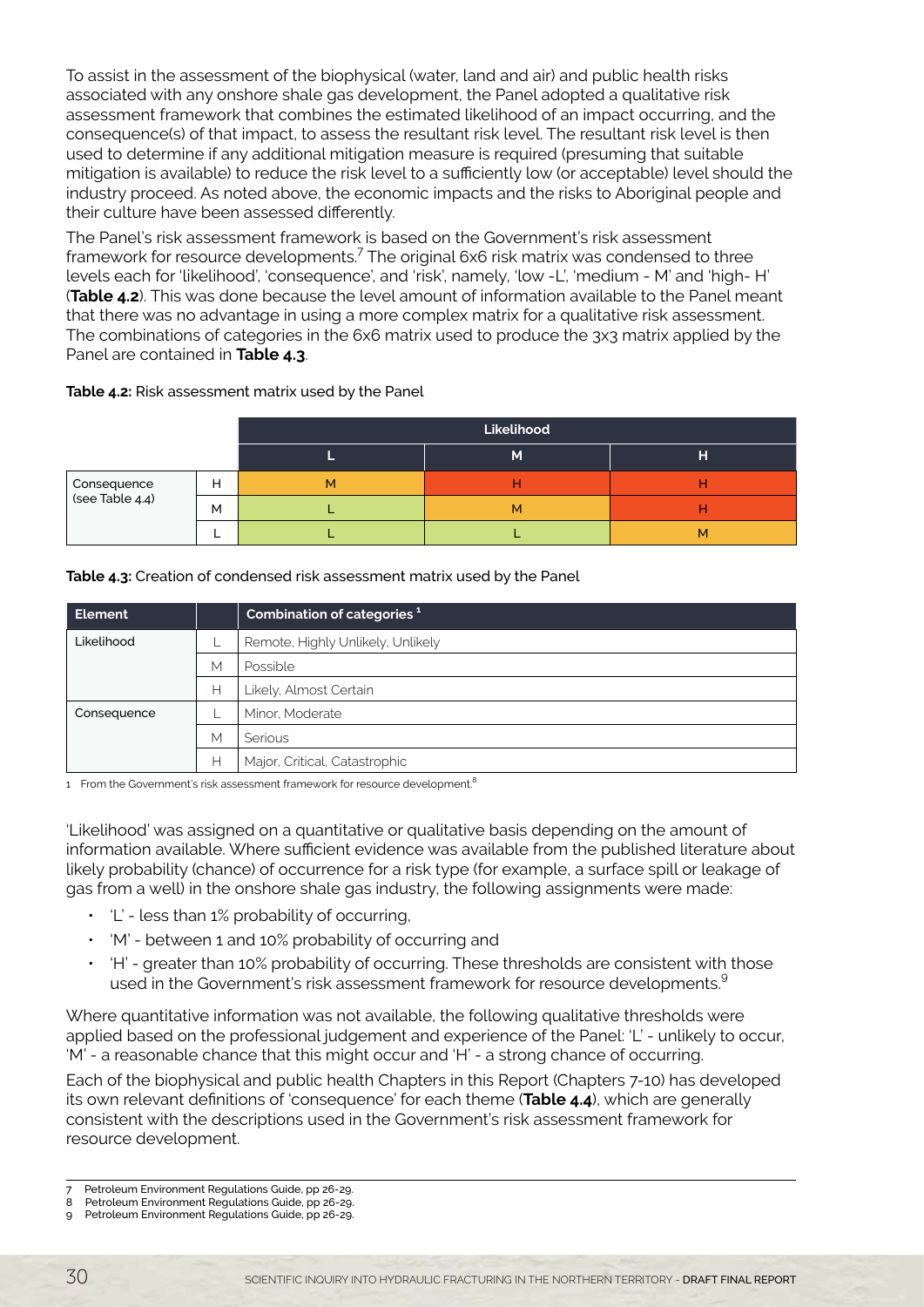The risk of the activity being assessed is obtained by combining the assigned 'likelihood' and 'consequence' categories in the matrix (**Table 4.2**) above to identify an overall 'L', 'M' or 'H' risk. For example, if the 'likelihood' is rated 'M' and the 'consequence' is rated 'M', the resultant risk is rated 'M', whereas if the 'likelihood' is rated 'L' and the 'consequence' is rated 'M', the resultant risk is rated 'L'. For example, even though the likelihood of a well blowout is very low (see Chapter 5), if this were to cause significant environmental damage, the 'consequence' would be rated 'M' and the resultant level of risk would be 'H'.

If the risk is assessed as being sufficiently low and, therefore, acceptable, no additional mitigation measures are needed. The factors that scored 'M' or 'H' for risk require further mitigation to reduce, if possible, the risk to 'L'.

| <b>Values</b>                                                      | Low                                                                                                                                                                                                                                                                                                                                                                              | <b>Medium</b>                                                                                                                                                                                                                                                                                                                                                                                                                                                   | High                                                                                                                                                                                                                                                                                                                                                                                                                                                    |
|--------------------------------------------------------------------|----------------------------------------------------------------------------------------------------------------------------------------------------------------------------------------------------------------------------------------------------------------------------------------------------------------------------------------------------------------------------------|-----------------------------------------------------------------------------------------------------------------------------------------------------------------------------------------------------------------------------------------------------------------------------------------------------------------------------------------------------------------------------------------------------------------------------------------------------------------|---------------------------------------------------------------------------------------------------------------------------------------------------------------------------------------------------------------------------------------------------------------------------------------------------------------------------------------------------------------------------------------------------------------------------------------------------------|
| Water<br>quantity<br>quality<br>aquatic<br>$\bullet$<br>ecosystems | Localised spill or leak from<br>a primary containment that<br>is confined within existing<br>disturbed area; no impact on<br>surface water or groundwater<br>quality; short-term (one week)<br>impact on water availability<br>(quantity); no impact on<br>aquatic ecosystems (surface or<br>groundwater dependent).                                                             | Spill or leak that escapes<br>physical containment of<br>existing disturbed area and<br>spreads to nearby land<br>surface or waterway; minor<br>contamination of groundwater<br>that is insufficient to trigger<br>public or environmental health<br>concerns; no adverse impact<br>on aquatic ecosystems;<br>drawdown of water table so<br>that water can no longer be<br>accessed by existing installed<br>bores for a short period of time<br>(~ one month). | Major off-site release or<br>spill with large footprint<br>area, potentially also<br>including surface waterways;<br>contamination of groundwater<br>requiring remediation; adverse<br>impact on aquatic ecosystems;<br>drawdown of water table so<br>that water can no longer be<br>accessed by existing installed<br>bores and/or degradation of<br>water quality so that water<br>resource is no longer suitable<br>for its original beneficial use. |
| Land<br>biodiversity<br>$\bullet$<br>visual amenity<br>disturbance | Impacts of limited significance <sup>1</sup><br>confined to the existing<br>approved disturbed area,<br>without affecting the terrestrial<br>biodiversity, ecosystem or<br>amenity values of the broader<br>region.<br>1 Assuming that the initially approved<br>area did not contain high value<br>biodiversity or significant habitat area<br>for rare and endangered species. | Impacts extending beyond<br>approved disturbed area,<br>with detectable effects on<br>the terrestrial biodiversity.<br>ecosystem or amenity values<br>of the broader region able<br>to be restored by natural<br>recovery processes.                                                                                                                                                                                                                            | Widespread impacts,<br>with material effects on<br>the terrestrial biodiversity.<br>ecosystem or amenity values<br>of the broader region, requiring<br>active remedial intervention.                                                                                                                                                                                                                                                                    |
| Air emissions<br>climate change<br>greenhouse<br>gas emissions     | Increase in greenhouse gas<br>emissions in the gas field that<br>are deemed moderate (that<br>is, less than 0.1% of global<br>emissions).                                                                                                                                                                                                                                        | Increase in greenhouse gas<br>emissions in the gas field<br>that are deemed serious (that<br>is, less than 0.5% of global<br>emissions).                                                                                                                                                                                                                                                                                                                        | Increase in greenhouse gas<br>emissions in the gas field that<br>are deemed major (that is,<br>greater than 0.5% of global<br>emissions).                                                                                                                                                                                                                                                                                                               |
| Public health<br>water<br>air<br>$\bullet$                         | Medical treatment for injury<br>or condition by a health<br>practitioner, with only minor<br>temporary impact, or prediction<br>from a formal health risk<br>assessment that chemical<br>exposures would not exceed<br>relevant health-based guideline<br>values.                                                                                                                | Medical treatment for injury<br>or condition by a specialist or<br>health practitioner, with impact<br>lasting more than a week<br>but less than three weeks.<br>or prediction from a formal<br>health risk assessment that<br>chemical exposures could<br>exceed relevant health-<br>based guideline values, but<br>by no more than tenfold<br>to one hundredfold (within<br>conventional safety factors<br>built into such values).                           | Serious but temporary injury<br>or condition of members of<br>the public, with lasting effects<br>over three weeks requiring<br>specialist medical assistance,<br>or prediction from a formal<br>health risk assessment that<br>chemical exposures could<br>exceed a relevant health-<br>based guideline value by more<br>than one hundredfold.                                                                                                         |

**Table 4.4:** Descriptions of the levels of consequence for the biophysical and public health themes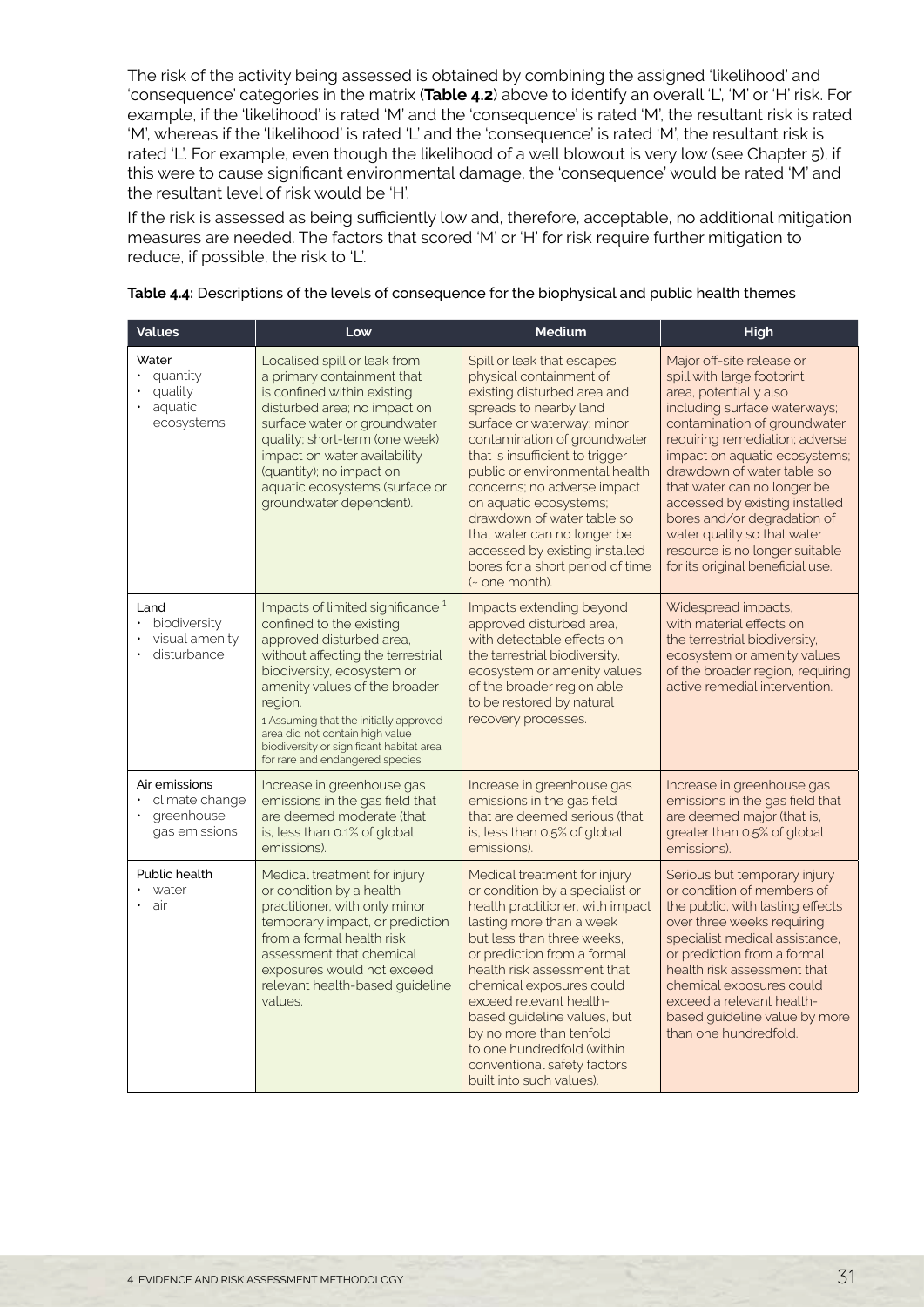#### <span id="page-7-0"></span>4.5.5 **Potential additional mitigation measures**

For risks that were initially assessed as unacceptable (namely, 'M' or 'H'), the Panel has identified measures that, if implemented, will potentially further reduce the 'likelihood' or 'consequence' of the risk so that the reassessed residual, or remaining, risk will meet the environmental objective and be acceptable. Such measures could include increased and/or more rigorous monitoring, improved compliance, more efficient regulation, improved enforcement, or the implementation of world leading practice quidelines.

The concept of 'as low as reasonably practicable' (**ALARP**) is frequently used in assessing whether all reasonably practicable measures are, or will be, in place to control or mitigate a potential risk or impact. However, the ALARP test only requires that the level of residual risk associated with an activity be balanced against the mitigation measures needed to control that risk in terms of 'money, time or trouble'. The Panel's view is that other matters must also be considered when determining whether the extent of mitigation provided by ALARP is sufficient in order to be acceptable. For example, consideration of the principles of ESD (including the precautionary principle), water quality standards, or the unique social and cultural conditions in existence in the Northern Territory are also important. These additional considerations may require that certain areas be declared 'no go zones', or that additional mitigation measures need to be put in place before the remaining risk can be assessed as 'acceptable'. It should be noted the principles of ALARP and of acceptability are both addressed in the Petroleum Environment Regulations where it is stated that, "*when deciding whether to approve an EMP, the Minister must be reasonably satisfied that environmental impacts and environmental risks will be reduced to a level that is both ALARP and acceptable".10*

As noted in the Section above, the Panel has reassessed each risk assuming that the mitigation measures identified in Step 5 (see **Figure 4.1**) have been implemented. The Panel has then considered whether the residual risk was likely to be sufficiently low and, therefore, acceptable.

## 4.6 Recommendations

Based on the outcomes from the risk assessment, the Panel has made recommendations to the Government that, if implemented, the Panel believes will reduce the risks to an acceptable level. If the Panel finds that specific risks cannot be reduced to an acceptable level, this is stated.

#### 4.6.1 **Quantitative risk assessment**

A qualitative risk assessment process has been used by the Panel to filter the range of risk factors identified during the consultation process. However, by their very nature, qualitative risk assessments cannot adequately address situations where the level of complexity is such that a numerical or quantitative assessment is needed. An example is the prediction of the consequence of a leak from a gas extraction well on groundwater quality at a stock watering bore located several kilometres away. A qualitative assessment (see, for example, Chapter 7) may be able to indicate the risk of a leak occurring, but in the absence of a groundwater computer model containing specific local information about rock type, aquifer water quality, groundwater movement, volume and composition of the leak, together with possible dilution and decomposition processes occurring, it is not possible to infer, with any level of certainty, what the future water quality will be at the watering bore and, therefore, what the consequence is (for example, of contaminant concentrations being above or below the NHMRC Australian drinking water guidelines). This is where a quantitative risk assessment is required. The principles of quantitative risk assessment, as applied to estimating the public health impacts of chemical exposures, are outlined in Chapter 10 (Section 10.1).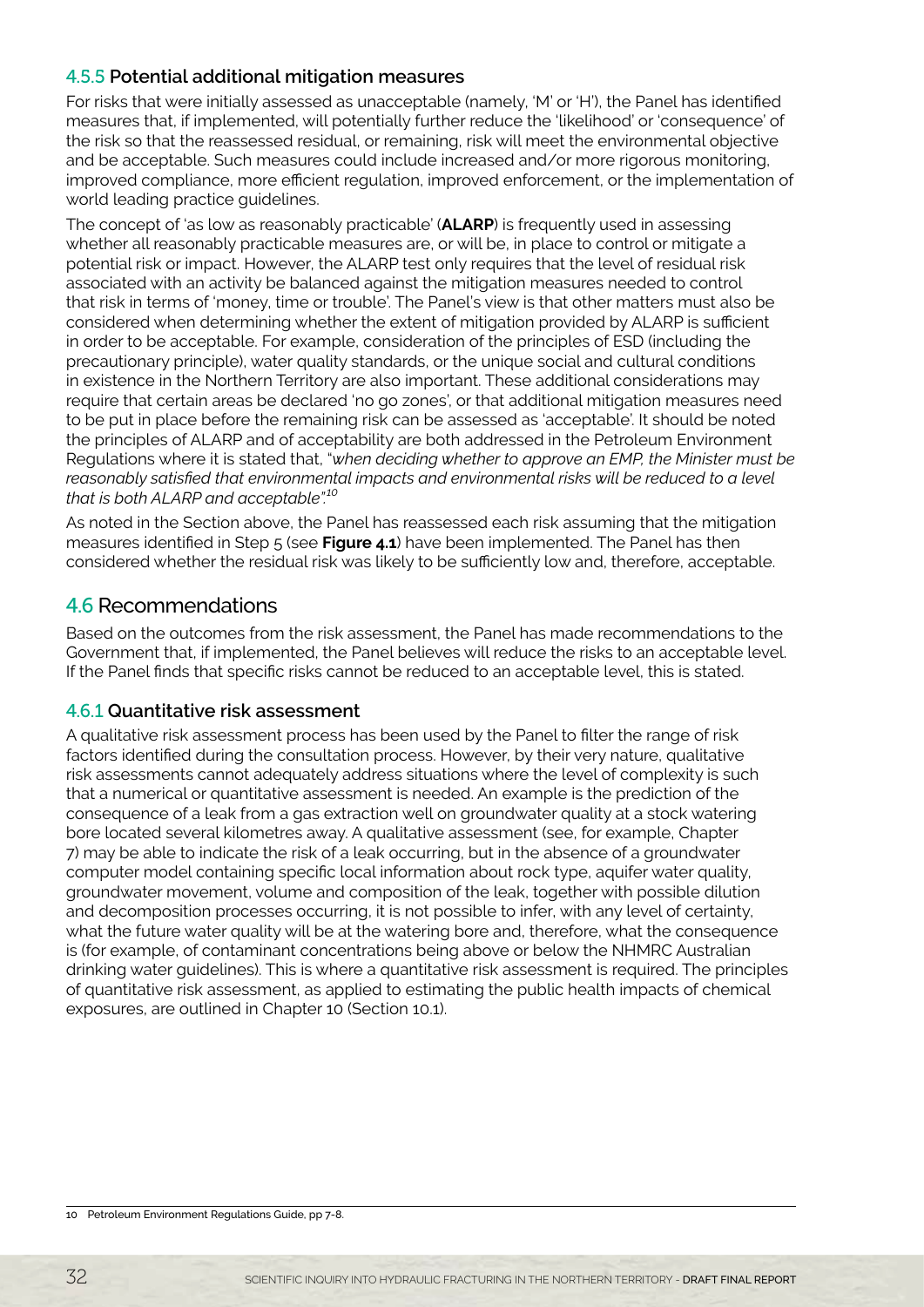A good example of a quantitative assessment is the National Chemicals Risk Assessment (**NCRA**) for chemicals used in the extraction of CSG commissioned in 2012 by the Australian Department of the Environment and Energy. The NCRA was prepared in collaboration with the National Industrial Chemicals Notification and Assessment Scheme (**NICNAS**) and the Commonwealth Scientific and Industrial Research Organisation (**CSIRO**).11 The NCRA was commissioned because of the increased scientific and community interest in better understanding the risks of chemical use by the CSG industry. It aims to develop an improved understanding of the occupational, public health and environmental risks associated with chemicals used in drilling and hydraulic fracturing for CSG in an Australian context. This is the only independent assessment that has been completed in Australia of the risks posed to the aquatic environment and human health by CSG drilling and by the hydraulic fracturing chemicals used for the extraction of CSG (with analogous implications for many of the chemicals used for the extraction of shale gas).

The NCRA is a large and complex scientific undertaking. At the time it was commenced no comparable assessment had been undertaken in Australia or overseas, and new models and methodologies had to be developed and tested for the deterministic (quantitative) risk assessment of CSG chemicals. The US EPA has subsequently undertaken its own assessment of the risk of shale gas extraction to drinking water resources, and there are many parallels between the two approaches.<sup>12</sup> It is noted, however, that the US EPA review is restricted to the assessment of potential impacts on drinking water from a human health perspective and does not extend to the broader aquatic environment, unlike the NCRA.

The NCRA considers the potential risks to the environment (surface and near surface water environments) of 113 chemicals identified as being used for CSG extraction in Australia from the period 2010 to 2012.<sup>13</sup> Risk factors addressed include the transport, storage and mixing of chemicals, and the storage and handling of water pumped out of CSG wells (flowback or produced water) that can contain residual amounts of the chemicals used. Although the extraction process for CSG differs from extraction of shale gas (as described in Chapter 5 and see also the Issues Paper), there are many similarities between the two types of gas extraction in the associated infrastructure and in the surface handling of chemicals and wastewater. The Panel notes that geogenic chemicals (that is, those extracted from the coal seam and contained in the produced water) are not included as part of the NCRA. Assessment of contamination of soil, or impacts on terrestrial plants or animals by leaks or spills of chemicals or wastewaters are also not part of the scope of the NCRA.

Rather, the focus of the NCRA is on the impacts of surface discharges (spills or leaks) on surface water and near-surface groundwater, extending to potential downgradient effects on surface water through overland flow or discharge of the shallow groundwater into surface waterways. The reason for this priority is that international studies have shown that the greatest risk to human health and the environment is from spills or releases of chemicals during surface activities, such as transport, handling, storage, and the mixing of chemicals. The potential effect of chemicals injected into deeper groundwater on near-surface aquifers was not part of the initial assessment; although this aspect has subsequently been addressed by an extension of the work.<sup>14</sup>

The findings from the NCRA significantly strengthen the evidence base and increase the level of knowledge about the chemicals used in CSG extraction in Australia and, therefore, similarly inform the shale gas industry, which utilises many similar types of chemicals. This information improves the understanding of which chemicals can continue to be used safely, and which chemicals are likely to require extra monitoring, industry management, and regulatory consideration.

12 US EPA Report.

14 Mallants et al. 2017.

<sup>11</sup> Department of the Environment and Energy 2017 a-f.

<sup>13</sup> Department of the Environment and Energy 2017, Chapter 6.